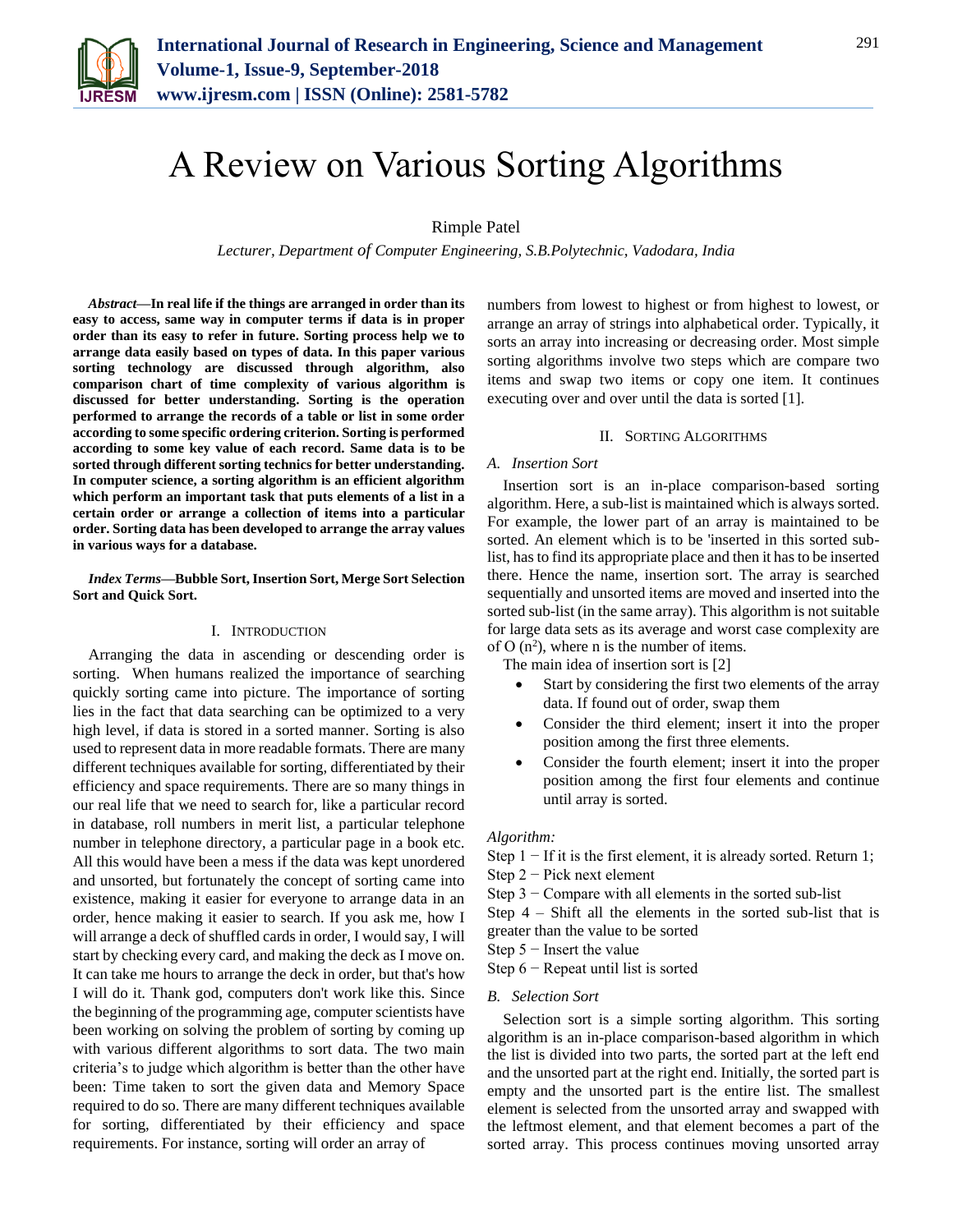

boundary by one element to the right. This algorithm is not suitable for large data sets as its average and worst case complexities are of  $O(n^2)$ , where **n** is the number of items.

The main idea of selection sort algorithm is given by

- Find the smallest element in the data list.
- Put this element at first position of list.
- Find the next smallest element in the list.
- Place at the second position of the list and continue until the whole data items are sorted.[2]

# *Algorithm:*

Step  $1 -$  Set MIN to location 0

- Step  $2 -$  Search the minimum element in the list
- Step 3 − Swap with value at location MIN
- Step 4 − Increment MIN to point to next element

Step 5 − Repeat until list is sorted

# *C. Merge Sort*

Merge sort is a sorting technique based on divide and conquer technique. With worst-case time complexity being Ο(n log n), it is one of the most respected algorithms. Merge sort first divides the array into equal halves and then combines them in a sorted manner.

The merge sort algorithm is work as under.

- Split array A from middle into two parts of length n/2.
- Sorts each part calling Merge Sort algorithm recursively.
- Merge the two sorting parts into a single sorted list.

# *Algorithm:*

- Step  $1 if$  it is only one element in the list It is already sorted, return.
- Step  $2 -$  divide the list recursively into two halves Until it can no more be divided.
- Step  $3$  merge the smaller lists into new list in Sorted order.

# *D. Quick Sort*

Quick sort is a highly efficient sorting algorithm and is based on partitioning of array of data into smaller arrays. A large array is partitioned into two arrays one of which holds values smaller than the specified value, say pivot, based on which the partition is made and another array holds values greater than the pivot value. Quick sort partitions an array and then calls itself recursively twice to sort the two resulting sub arrays. This algorithm is quite efficient for large-sized data sets as its average and worst case complexity are of O (n<sup>2</sup>), where **n** is the number of items.

The partition algorithm works as follows

- $A[p] = x$  is the pivot value.
- A  $[p...q-1]$  contains elements less than x.
- A  $[q + 1...s 1]$  contains the element which are greater than or equal to x.
- A[s...r] contains elements which are currently unknown

## *Algorithm:*

Step  $1 -$ Choose the highest index value has pivot

Step  $2 -$  Take two variables to point left and right of the list excluding pivot

- Step  $3$  left points to the low index
- Step  $4$  right points to the high
- Step 5 − while value at left is less than pivot move right
- Step  $6$  while value at right is greater than pivot move left
- Step 7 − if both step 5 and step 6 does not match Swap left and right

Step 8 – if left  $\geq$  right, the point where they met is new pivot

# *E. Bubble Sort*

Bubble sort is a simple sorting algorithm. This sorting algorithm is comparison-based algorithm in which each pair of adjacent elements is compared and the elements are swapped if they are not in order. This algorithm is not suitable for large data sets as its average and worst case complexity are of  $O(n^2)$ where n is the number of items.

The steps in the bubble sort can be described as below

- Exchange neighboring items until the largest item reaches the end of the array.
- Repeat the above step for the rest of the array.

## *Algorithm:*

begin BubbleSort(list)

```
 for all elements of list
 if list[i] > list[i+1]swap(list[i], list[i+1]) end if
end for
```
return list

end BubbleSort

## III. COMPARISON AMONG ALGORITHMS

In [computer science,](https://en.wikipedia.org/wiki/Computer_science) best, worst, and average cases of a given [algorithm](https://en.wikipedia.org/wiki/Algorithm) express what the [resource](https://en.wikipedia.org/wiki/Resource_(computer_science)) usage is at least, at most and on average, respectively. Usually the resource being considered is running time, i.e. [time complexity,](https://en.wikipedia.org/wiki/Time_complexity) but it could also be memory or other resource. In [real-time computing,](https://en.wikipedia.org/wiki/Real-time_computing) the [worst-case execution time](https://en.wikipedia.org/wiki/Worst-case_execution_time) is often of particular concern since it is important to know how much time might be needed in the worst case to guarantee that the algorithm will always finish on time [3].

TABLE I

| <b>COMPARISON TABLE FOR WORST CASE COMPLEXITY</b> |                 |                  |
|---------------------------------------------------|-----------------|------------------|
| Algorithm                                         | Time Complexity | Space Complexity |
| <b>Ouick Sort</b>                                 | $O(n^2)$        | O(log(n))        |
| Merge Sort                                        | $O(n \log(n))$  | O(n)             |
| <b>Bubble Sort</b>                                | $O(n^2)$        |                  |
| <b>Insertion Sort</b>                             | $O(n^2)$        |                  |
| <b>Selection Sort</b>                             | $O(n^2)$        |                  |